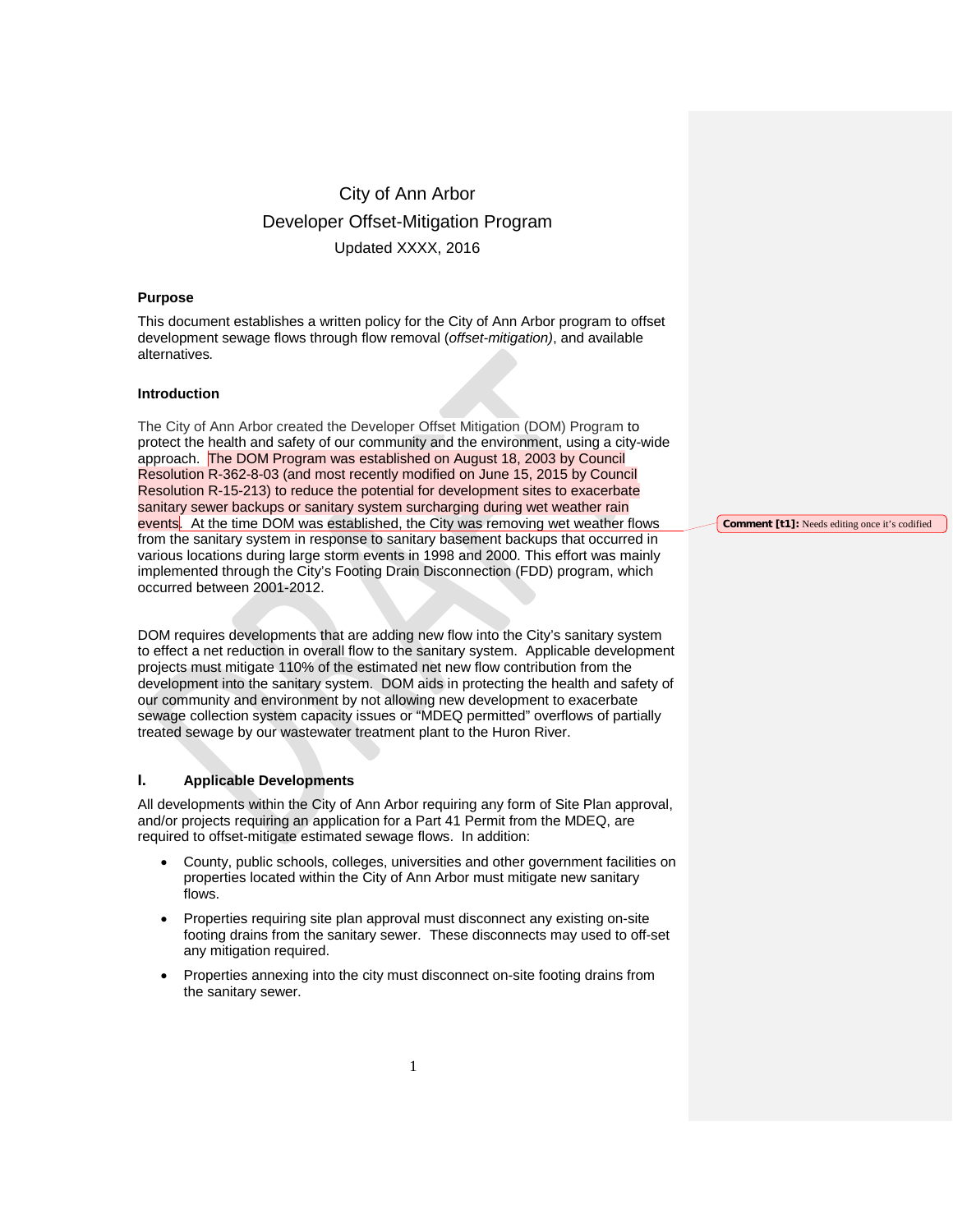Where a township contributes flow and where adequate transport capacity within the city has not been purchased or constructed, the township must agree to institute policy equivalent to the city policy for offset-mitigation of new sanitary sewer flow. If the mitigation takes place within the City of Ann Arbor, city staff will verify the mitigation work, but will not provide compliance tracking. The township will be responsible for coordinating a compliance tracking and reporting procedure, that is equivalent to these guidelines, and that will provide the City of Ann Arbor with assurance that the mitigation work was completed.

New sanitary sewer system connections for single- or two-family homes currently using on-site sewage disposal systems shall be exempt from offset-mitigation requirements. New sanitary system connections for flow additions less than the equivalent flow from a duplex residential unit (average daily flow less than 700 GPD) shall be exempt from offset-mitigation requirements.

#### **II. Mitigation Requirements and Calculation**

The City of Ann Arbor uses the procedures in this document to determine consistent and reasonable values for the sanitary flow added to the sanitary system based on the scope of proposed development. Calculations showing the proposed sanitary sewer flow being added by the proposed development shall be included on the utility sheet of the site plan and/or construction plan, as applicable, and be reviewed by the DOM program manager. The design dry weather flow rates shall be in accordance with the city's "Table A" which is included in this document.

The detailed method for sanitary flow removal must be proposed to the DOM program manager for approval prior to a request for credit for the flow removal. Flow mitigation performed after January 1, 2015, and verified and documented by the City, but not assigned to a particular development, may be credited to a specific development without being subject to expiration. Forms of sanitary flow removal are outlined in the below section. Flow removal credits can be used for a new development on the same site, or for development at another site.

## **III. Acceptable Flow Removal/Mitigation Alternatives**

Commonly used forms of mitigation accepted by the City include but are not limited to: building removal, footing drain disconnection, plumbing fixture retrofits, pool filter backwash retrofits. Other forms of mitigation may be submitted for review and consideration by the DOM program manager. A combination of various mitigation alternatives to meet the requirement of a development may be submitted for review and acceptance at the discretion of the DOM program manager.

When the mitigation effort reduces storm or ground water inflow or infiltration (I/I) from the sanitary system, the dry weather flows are peaked to correspond with a scenario in which the effects of a rain event happen to occur at the same time when the sanitary flow is at its peak on the normal diurnal curve.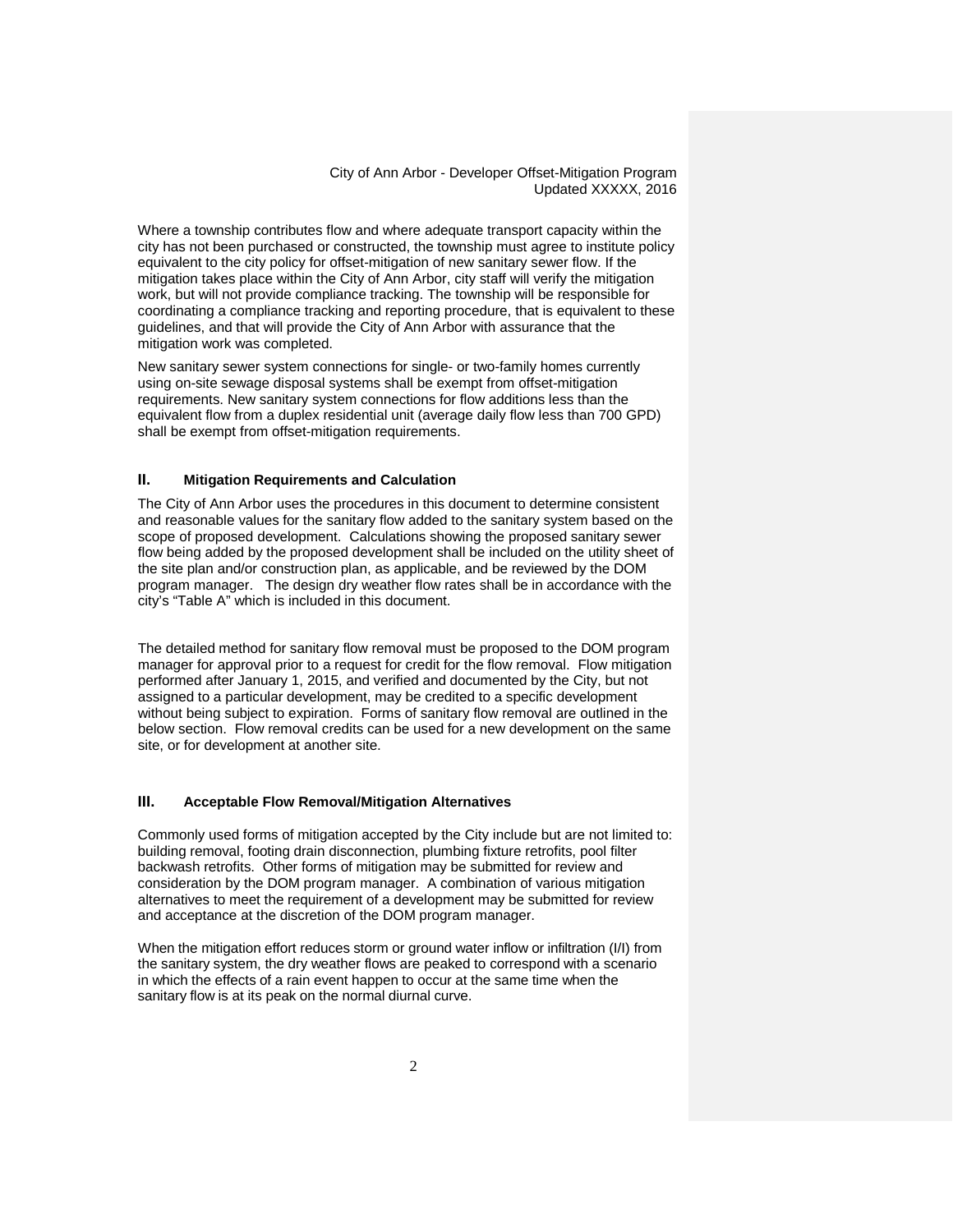When the mitigation involves removing dry weather sanitary flow, flows are not peaked because the reduced sanitary flow is considered generally to be on the same diurnal pattern as all typical sanitary flows.

Examples:

#### **i. Flow removal by building demolition**

Table A shall be used for estimating the amount of dry weather sanitary flow removed by building demolition. Calculations shall be submitted to the DOM program manager for approval. In addition, flow removal credit for any illicit connections to the sanitary sewer may be granted by the DOM program manager after review of proposed flow credit calculations submitted by the applicant. Calculations must be submitted for consideration prior to demolition.

#### **ii. Plumbing Fixture Retrofits**

Sanitary flow reduction can be achieved by performing low flow plumbing fixture retrofits in existing buildings. Since this mitigation method involves removing dry weather sanitary flow, the existing flows to be removed are not peaked in the DOM mitigation calculation requirements because the reduced sanitary flow is considered generally to be on the same diurnal pattern as all typical sanitary flows.

## **iii. Pool filter discharge modification**

Swimming pool filter backwash water discharged to the sanitary sewer can be rerouted to a dechlorination tank, and then directly discharged to the storm sewer. This method requires a National Pollutant Discharge Elimination System (NPDES) permit to be obtained. The existing flows to be removed are not peaked in the DOM mitigation calculation requirements as it's based on the maximum instantaneous pump rate.

#### **iv. Footing Drain Disconnection (FDD)**

Removal of a building's footing drains from discharging into the sanitary sewer and rerouted to a storm sewer or alternate discharge location. Connected footing drains are primarily found in structures built before 1982 and after 1930. In 1982, building code in Ann Arbor changed to require footing drains to use a sump pump or similar system to direct footing drain flows to a stormwater system or other suitable discharge location.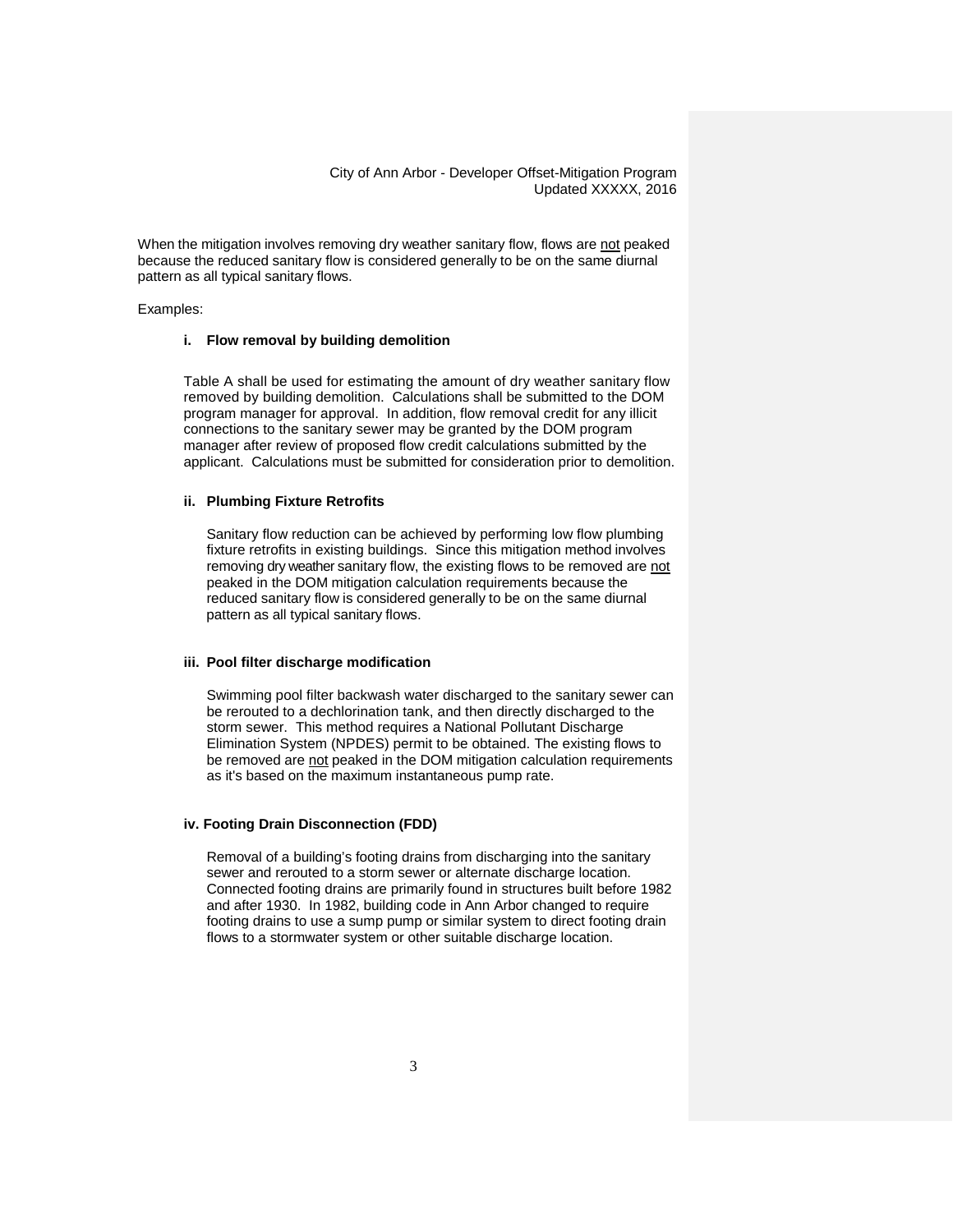Cleanout **Catchbasin SANITARY**<br>**SEWER STORM**<br>SEWER

City of Ann Arbor - Developer Offset-Mitigation Program Updated XXXXX, 2016

Figure 1 **Footing drains direct stormwater flow away from a building. In many structures built before 1981, footing drains were connected directly to the sanitary sewer system.**

Studies performed in Ann Arbor and in other cities have shown that footing drain flows during rain events are a major cause of system capacity issues and increase collection system flows by as much as 10 to 20 times the normal dry weather flow. In many instances, this results in the flow in the sanitary sewer system to exceed its capacity, causing basement backups in some neighborhoods. In past studies it was determined that even homes with no current basement backup problems were significant contributors to the basement backup problem for neighboring homes due to flow from their footing drains.

## **IV. Payment-in-Lieu of Performing Flow Mitigation**

Developments have the option to make a payment to the City in lieu of performing sanitary flow mitigation. Payment will be used by the City to fund sanitary sewer wet weather capacity improvement projects. The amount will be on per gallon per minute (GPM) basis, and standard program rounding rules will apply (i.e., flow rates of at least 0.50 GPM will be rounded up; flow less than 0.50 will be rounded down). The amount for payment in lieu is \$3,000 per 1 gpm of new peak flow. Developers opting to make a payment in lieu of performing flow mitigation must make the payment prior to the request for any Certificate of Occupancy.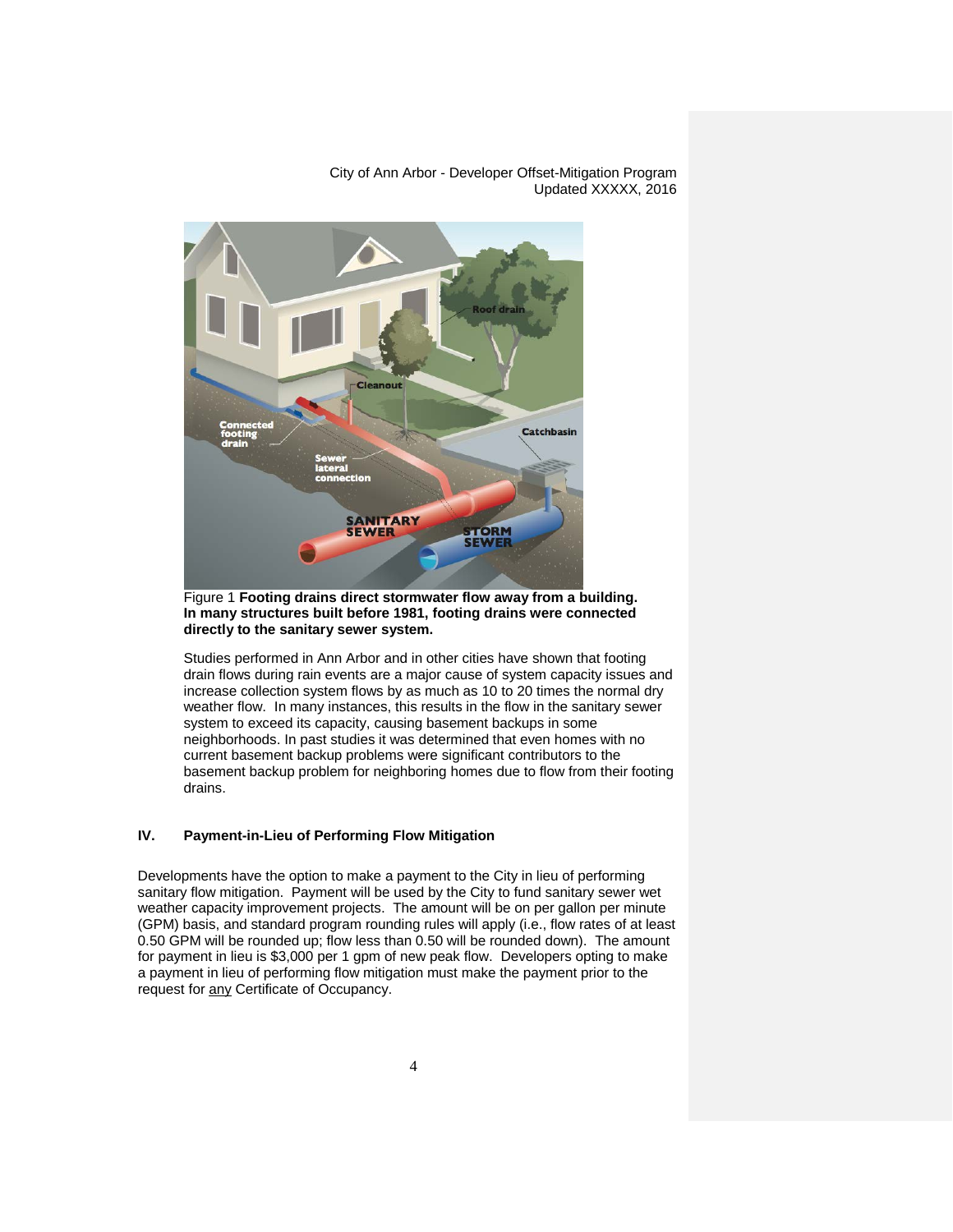If approved as an acceptable mitigation alternative by the township, the township is responsible for collecting the payments in lieu from their developers and making the payment to the City.

## **V. Footing Drain Disconnection Guidelines**

A **footing drain disconnection** (FDD) is defined as identifying all direct connections between a footing drain and the sanitary drain piping of a property, removing the connection(s), and directing the footing drain flows to an approved stormwater discharge location.

#### *Single Family Home Disconnections*

The applicant is responsible for the following items to verify the disconnection for a single-family residential home:

- Arrange an on-site inspection through the DOM program manager after the disconnection has been made and prior to backfill.. The contractor in charge of the work must be present to answer questions
- Provide photos of the pre-existing condition of the property and intermediate photos confirming a disconnection was made
- Provide closed plumbing and electrical permits for work performed
- Provide city stormwater tap permit, county drain permit, and/or right-of-way permits as needed
- Complete photo or video as-built documentation of any installed curb drain
- Notify the DOM program manager of any other relevant information

Any exceptions to the verification items above need to be approved by the DOM Project Manager.

## *Multi-Unit and Commercial Disconnections*

The purpose of this section is to establish a standard policy for determining the number of credits granted for footing drain disconnections completed at multi-unit and commercial structures. It also presents the requirements for the discharge system required at these locations, which can vary significantly in size and configuration from that for a single-family structure. Generally, these types of structures include apartment complexes, duplexes, townhouses, commercial and industrial buildings.

Compared to a typical single-family residence, multi-unit residential or commercial structures have widely varying footprints and will have correspondingly different contributions of footing drain flows during wet weather conditions. This section establishes a policy for calculating the disconnection credit for non-single-family structures if footing drain disconnection work is performed at these locations.

A typical single-family residence in Ann Arbor contains 1,200 square feet of footprint area, most often with a standard basement depth of 5' to 8'. These structures have been found to generate an average of 4 gallons per minute (gpm) from monitoring data within the City during peak wet weather conditions.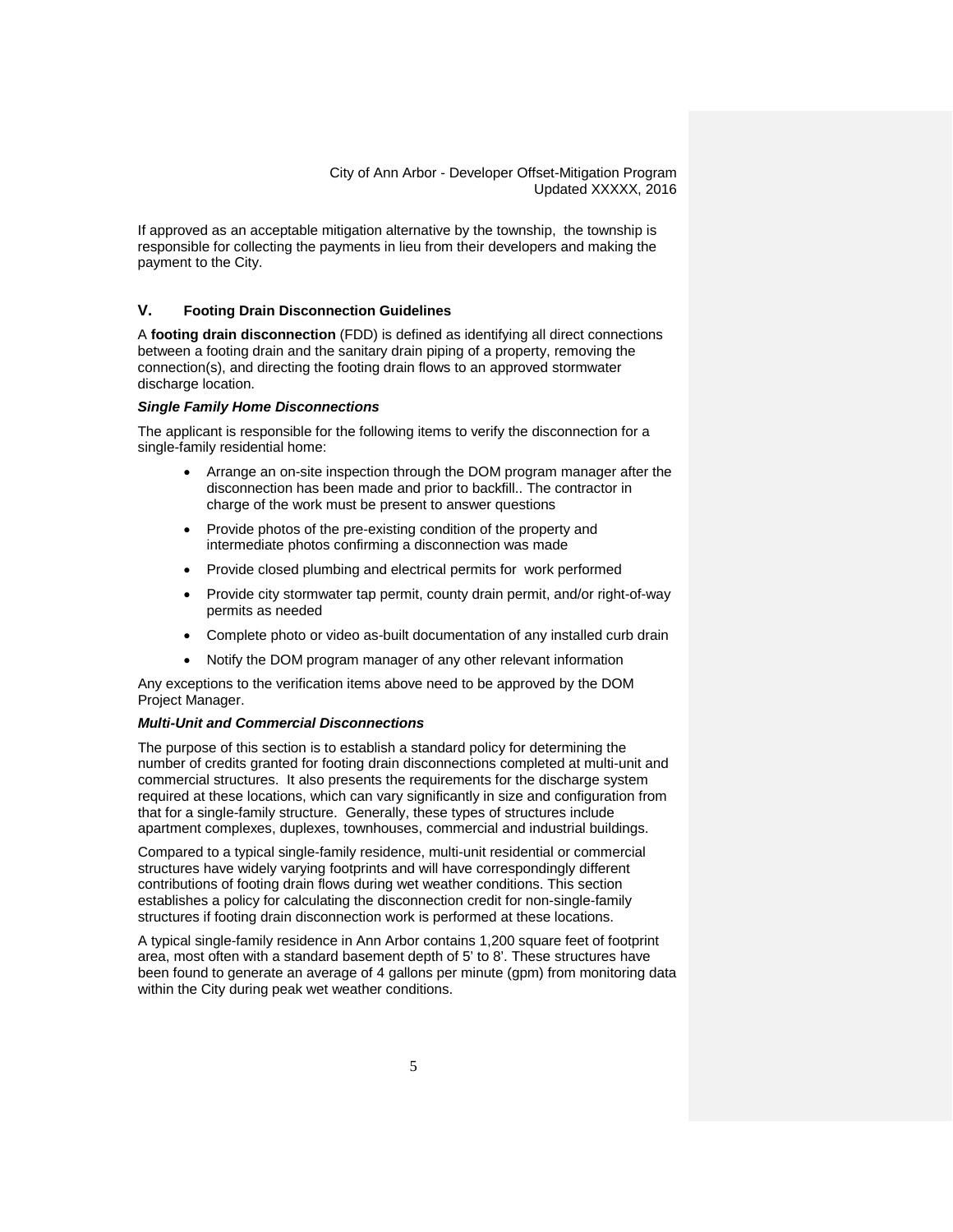After reviewing the mechanism for generation of flows into footing drains, it has been determined that the number of credits provided for non-single-family structures will be based on both the footprint area and basement depth of the structure compared to a typical single-family residence. For each building, the number of credits will be calculated as follows:

Credits = (Building Footprint Area) / (1200 sq ft) \* (Depth Factor)

The average depth of the basement for a structure will be used to determine the depth factor, where the depth factor is 1 for a standard full-height basement. The following table describes the basement depth factor for structures with single basement levels:

| <b>Basement Depth Range</b>                        | <b>Depth Factor</b> |  |  |
|----------------------------------------------------|---------------------|--|--|
| (Measured from highest finish grade outside of the |                     |  |  |
| building to the basement floor)                    |                     |  |  |
| ~ ?'                                               | 0.25                |  |  |
| $2' - 5'$                                          | 0.5                 |  |  |
| >5'                                                | 1 O                 |  |  |

The number of credits calculated above must then be rounded to the nearest whole number. Note that this formula cannot be applied to any single-family structures. Multiple credits can only be obtained for non-single-family residential structures that have documented connections of footing drains and/or roof drains to the sanitary sewer system.

The applicant is responsible for providing "Preconstruction Multi-Unit FDD Calculations" to the DOM program manager as a proposal prior to starting any disconnection work. Upon review, the City will affirmor deny the request for multiple FDD credits.

#### *Direct Surface Connections to Foundation Drain*

If there are direct surface connections to the foundation drainage system, these must be removed. Direct surface connections include area drains, stairwell drains, roof downspout discharges, and similar connections. An inspection report must be provided as part of each credit application of all surface drainage around each structure. This surface drainage report must include:

- Drainage Sketch Provide a sketch of the surface drainage in relation to the structure(s), including the area of drainage toward the structure. Sketch shall be to scale with dimensions provided.
- Surface Connection Identification Identify on the drainage sketch and provide photographs of all surface drainage inlets such as area drains, stairwell drains, roof downspouts, and similar connections.
- Removal Verification Verification of the removal of all surface drainage connections shall be provided in the form of clearly identified photographs of the modification. In the case of stairwell drains, disconnection is recommended, but not required. If stairwell drains are not disconnected,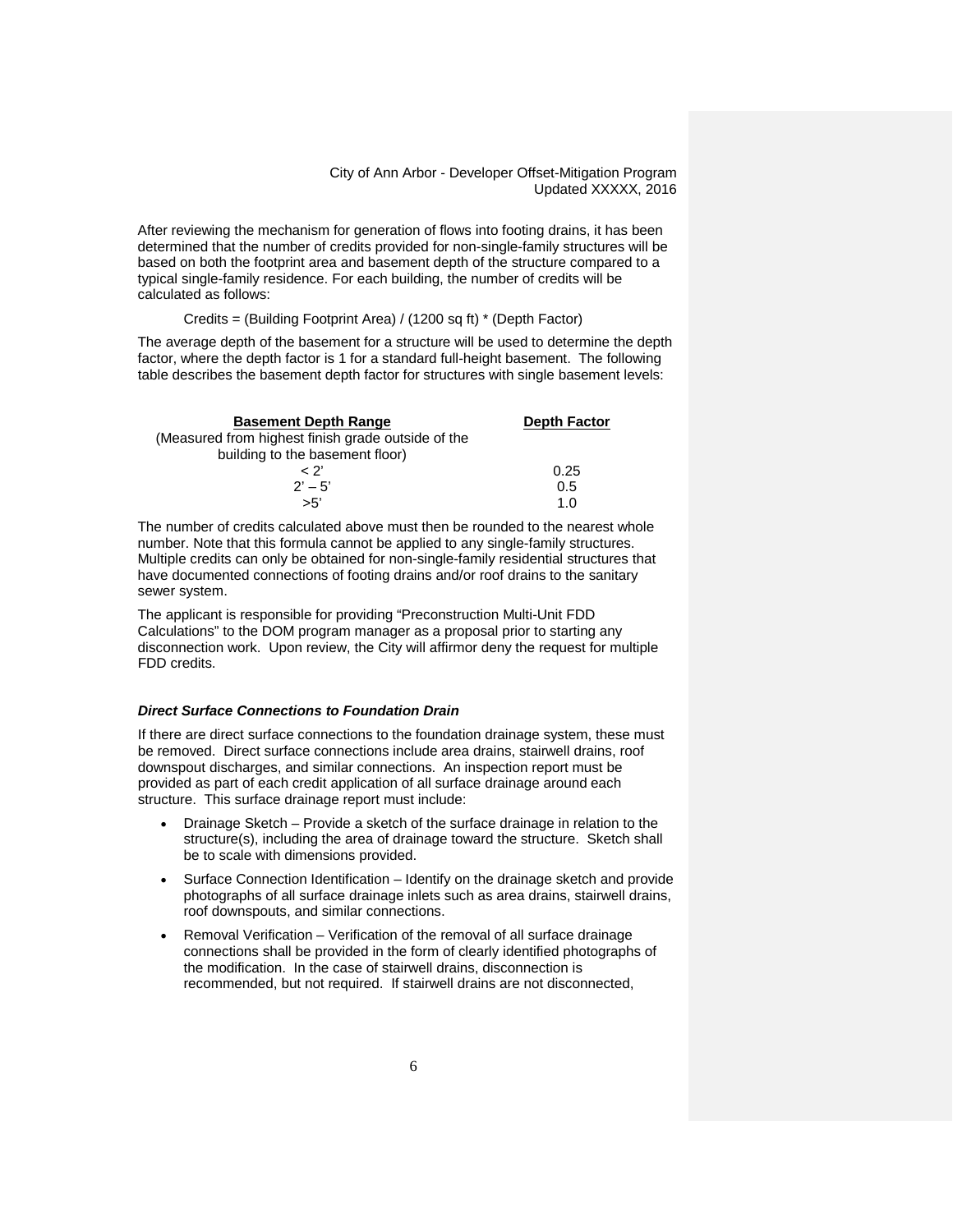surface flow must be directed away from the stairwell with a minimum 6" curb around the stairwell.

Flow removal credit for eliminating these illicit connections to the sanitary sewer may be granted by the DOM program manager. The applicant shall submit proposed flow credit calculation for review and consideration.

## Summary for multi-unit and commercial disconnections

The applicant is responsible for providing the following items to receive credit for the disconnection for multi-unit structures:

- Preconstruction Multi-Unit FDD Calculations Calculation of the proposed site credit, with City approval required prior to construction
- Surface Drainage Report Part of FDD Credit Application
- Arrange an on-site inspection through the DOM program manager after the disconnection has been made and prior to backfill.
- Provide photos of the pre-existing condition of the property and photos confirming a disconnection was made
- Provide closed plumbing and electrical permits work performed
- Provide city stormwater tap permit, county drain permit, and/or right-of-way permits as needed
- Provide any additional design documents and calculations for structures

Any exceptions to the verification items above must be approved by the DOM program manager.

#### *Discharge Locations*

For properties that have a private, on-site storm water discharge location available for connection (including curb inlets, manholes, storm drains, detention basins, ponds, etc.), or one fronting the property in a public right-of-way or easement, the contractor shall tap into this facility with the sump pump discharge line (or approved surface discharge to open channel storm drain). In many cases, a storm water discharge location is unavailable.

In some areas, the City of Ann Arbor has installed a shallow drainage network of HDPE pipe to provide a suitable discharge location for sump pumps, also known as curb drains.

In areas where public storm sewer or curb drain is not available, the developer/contractor may propose to manage the sump pump discharges on the property. Some options include the installation of an acceptable infiltration system, a surface discharge, or a sump garden designed to handle these flows. For this to be approved for a credit, a stormwater management plan must be submitted for approval to the City's Land Development Coordinator. The plan shall show how the discharge water will be managed on-site, without causing any nuisance flows for the property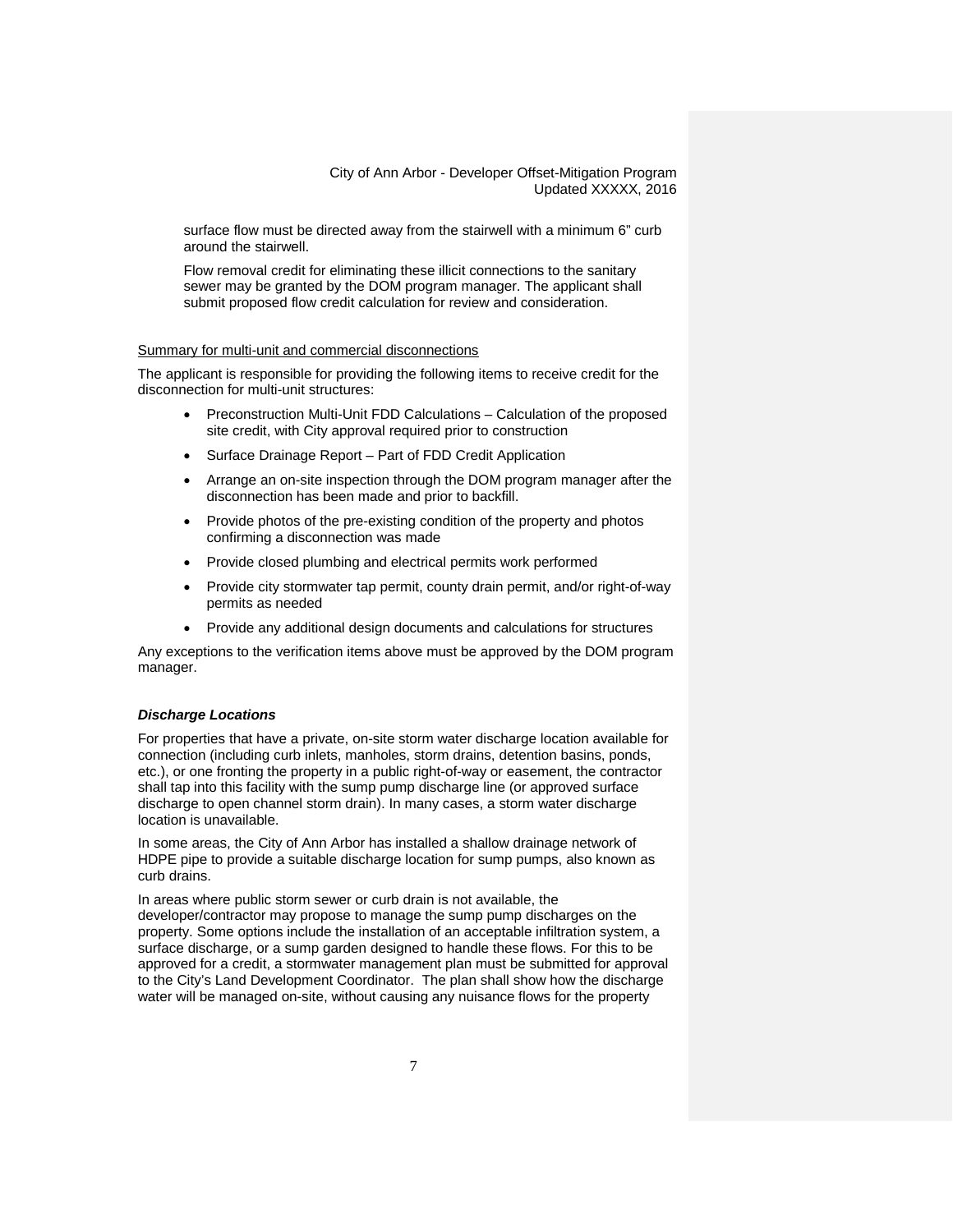owner, neighboring properties, or the public right-of-way/easement. If the proposed on-site management of the sump pump discharge is determined by the City to be infeasible, then the developer/contractor must extend public storm sewer and/or curb drain to connect the sump pump discharge.

## **VI. Contact Information**

The following individuals are currently involved with the implementation of the developer mitigation program:

Alison Heatley, Private Development Coordinator and DOM Program Manager Ph) 734-794-6000 ext.43621

[aheatley@a2gov.org](mailto:aheatley@a2gov.org)

Peter Stephens, Land Development Coordinator Ph) 734-794-6000 ext. 42592 [pstephens@a2gov.org](mailto:pstephens@a2gov.org)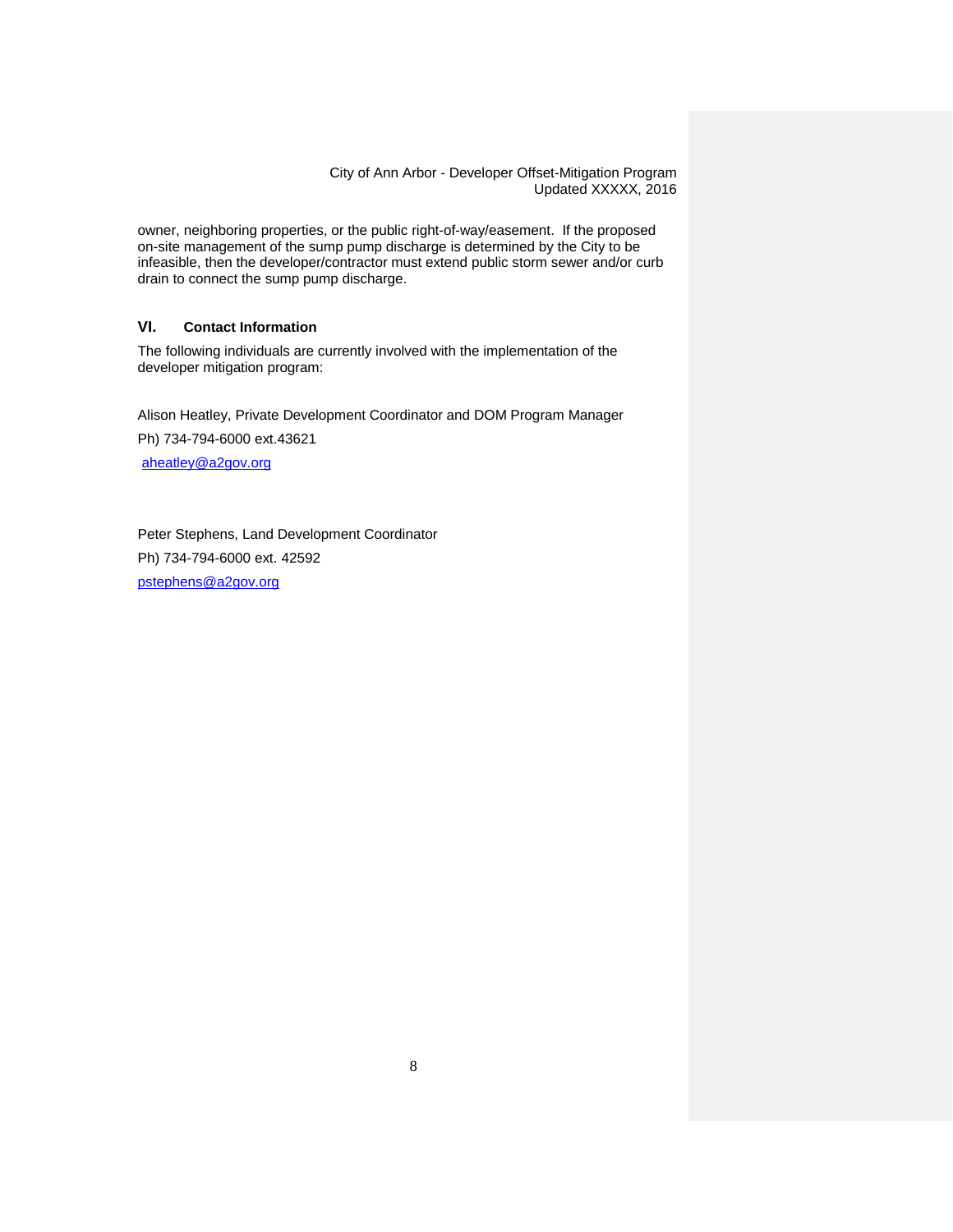| Professional Engineer: John Doe |                   |                   |                   | <b>Propriarge Erric Odiodiations</b> |             |                  |                |                |                  |
|---------------------------------|-------------------|-------------------|-------------------|--------------------------------------|-------------|------------------|----------------|----------------|------------------|
| License Number: Mi 601099999    |                   |                   |                   | Signature:                           |             |                  |                |                |                  |
|                                 |                   |                   |                   |                                      |             | Date: 10/13/2005 | <b>Maximum</b> |                |                  |
|                                 |                   |                   |                   | Selected                             |             | Pipe             | Peak           |                |                  |
| Survey                          | Ground            | Invert            | Depth             | Length                               | Slope       | <b>Diameter</b>  | Capacity       | Upstream Q     |                  |
| Point                           | (f <sub>t</sub> ) | (f <sub>t</sub> ) | (f <sub>t</sub> ) | (f <sub>t</sub> )                    | (f t / f t) | (in)             | (gpm)          | (gpm)          | <b>Pipe Size</b> |
| 0                               | 16.8              | 14.3              | 2.5               |                                      |             |                  |                |                |                  |
| 1                               | 16.8              | 14.1              | 2.8               | 15                                   | 0.0167      | 4                | 130            | 122            | OK               |
| 2                               | 16.4              | 13.9              | 2.6               | 12                                   | 0.0167      | 4                | 130            | 122            | OK               |
| 3                               | 16.3              | 13.4              | 2.9               | 25                                   | 0.0167      | 4                | 130            | 122            | OK               |
| 4                               | 15.4              | 12.8              | 2.6               | 36                                   | 0.0167      | 4                | 130            | 122            | OK               |
| 5                               | 10.0              | 7.2               | 2.8               | 34                                   | 0.1667      | 4                | 412            | 244            | OK               |
| 6                               | 7.0               | 4.3               | 2.7               | 69                                   | 0.0417      | 6                | 607            | 244            | OK               |
| 7                               | 4.9               | 2.7               | 2.2               | 39                                   | 0.0417      | 6                | 607            | 244            | OK               |
| 8                               | 0.0               | $-2.42$           | 2.4               | 68                                   | 0.0750      | 6                | 815            | 305            | OK               |
|                                 |                   |                   |                   |                                      |             |                  |                |                |                  |
| 10                              | 17.4              | 14.9              | 2.5               |                                      |             |                  |                |                |                  |
| 4                               | 15.4              | 12.8              | 2.6               | 25                                   | 0.0833      | 4                | 291            | 122            | OK               |
|                                 |                   |                   |                   |                                      |             |                  |                |                |                  |
| 11                              | 16.5              | 13.7              | 2.8               | 70                                   | 0.0750      | 4                | 276            |                | OK               |
| 9                               | 13.8              | 11.2 <sub>1</sub> | 2.6               | 60                                   | 0.0417      | 4                | 206            | 61             | OK               |
| $\overline{7}$                  | 4.9               | 2.7               | 2.2               | 29                                   | 0.2917      | 4                | 545            | 61             | OK               |
|                                 |                   |                   |                   |                                      |             |                  |                |                |                  |
| 13                              | 14.0              | 11.5 <sub>1</sub> | 2.5               |                                      |             |                  |                |                |                  |
| 8                               | 0.0               | $-2.4$            | 2.4               |                                      | 0.1583      | 4                | 402            | 61             | OK               |
|                                 |                   |                   |                   | 88                                   |             |                  |                |                |                  |
|                                 |                   | Subtotal (4")     | 394               |                                      |             |                  |                |                |                  |
|                                 |                   |                   | Subtotal (6")     | 176                                  |             |                  |                | 0.011<br>$n =$ | (PVC)            |
|                                 |                   |                   |                   |                                      |             |                  |                |                |                  |

# **Appendix A - Developer Mitigation - Sample Calculations** Discharge Line Calculations



9